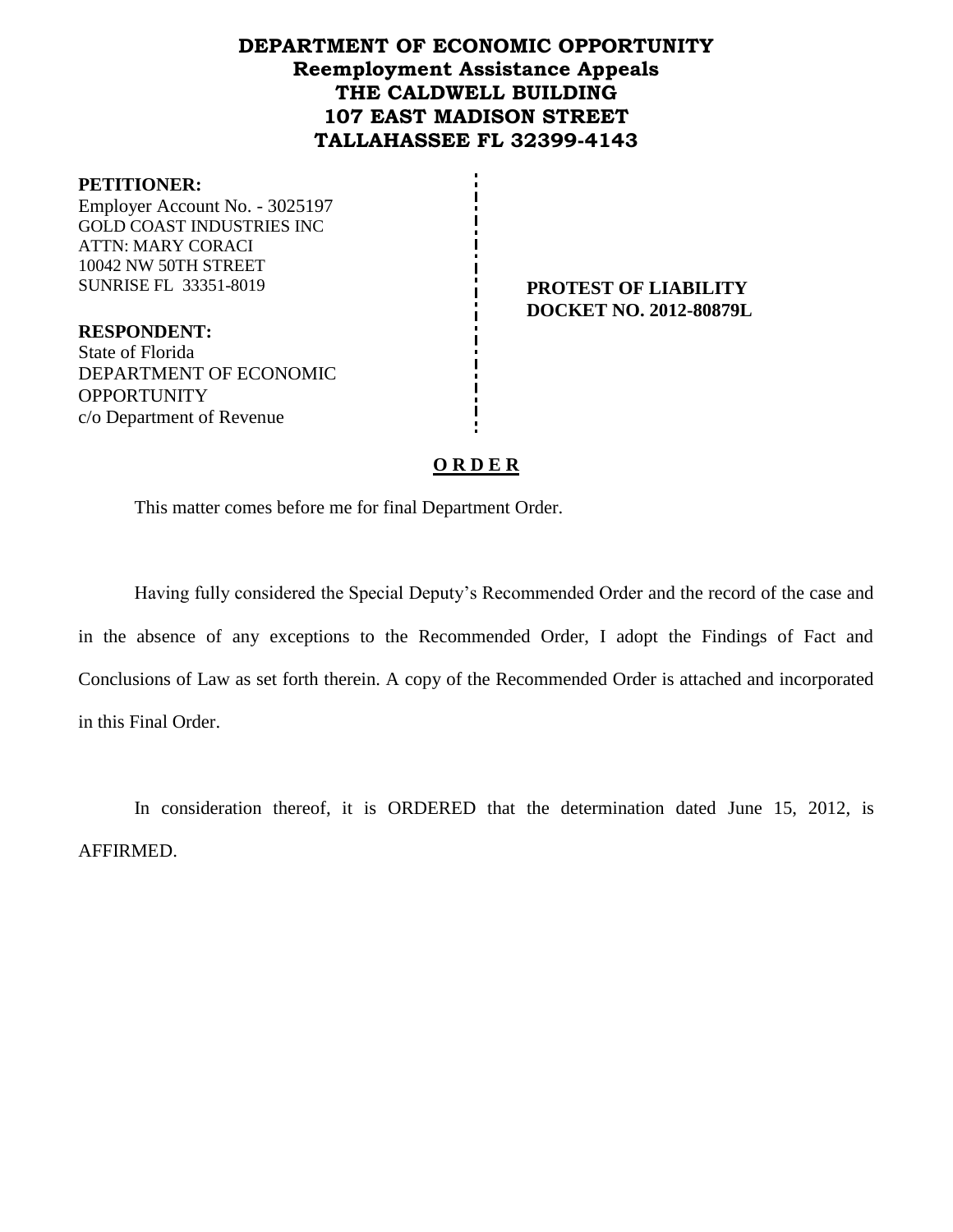#### **JUDICIAL REVIEW**

Any request for judicial review must be initiated within 30 days of the date the Order was filed. Judicial review is commenced by filing one copy of a *Notice of Appeal* with the DEPARTMENT OF ECONOMIC OPPORTUNITY at the address shown at the top of this Order and a second copy, with filing fees prescribed by law, with the appropriate District Court of Appeal. It is the responsibility of the party appealing to the Court to prepare a transcript of the record. If no court reporter was at the hearing, the transcript must be prepared from a copy of the Special Deputy's hearing recording, which may be requested from the Office of Appeals.

Cualquier solicitud para revisión judicial debe ser iniciada dentro de los 30 días a partir de la fecha en que la Orden fue registrada. La revisión judicial se comienza al registrar una copia de un *Aviso de Apelación* con la Agencia para la Innovación de la Fuerza Laboral [*DEPARTMENT OF ECONOMIC OPPORTUNITY]* en la dirección que aparece en la parte superior de este *Orden* y una segunda copia, con los honorarios de registro prescritos por la ley, con el Tribunal Distrital de Apelaciones pertinente. Es la responsabilidad de la parte apelando al tribunal la de preparar una transcripción del registro. Si en la audiencia no se encontraba ningún estenógrafo registrado en los tribunales, la transcripción debe ser preparada de una copia de la grabación de la audiencia del Delegado Especial [*Special Deputy*], la cual puede ser solicitada de la Oficina de Apelaciones.

Nenpòt demann pou yon revizyon jiridik fèt pou l kòmanse lan yon peryòd 30 jou apati de dat ke Lòd la te depoze a. Revizyon jiridik la kòmanse avèk depo yon kopi yon *Avi Dapèl* ki voye bay DEPARTMENT OF ECONOMIC OPPORTUNITY lan nan adrès ki parèt pi wo a, lan tèt *Lòd* sa a e yon dezyèm kopi, avèk frè depo ki preskri pa lalwa, bay Kou Dapèl Distrik apwopriye a. Se responsabilite pati k ap prezante apèl la bay Tribinal la pou l prepare yon kopi dosye a. Si pa te gen yon stenograf lan seyans lan, kopi a fèt pou l prepare apati de kopi anrejistreman seyans lan ke Adjwen Spesyal la te fè a, e ke w ka mande Biwo Dapèl la voye pou ou.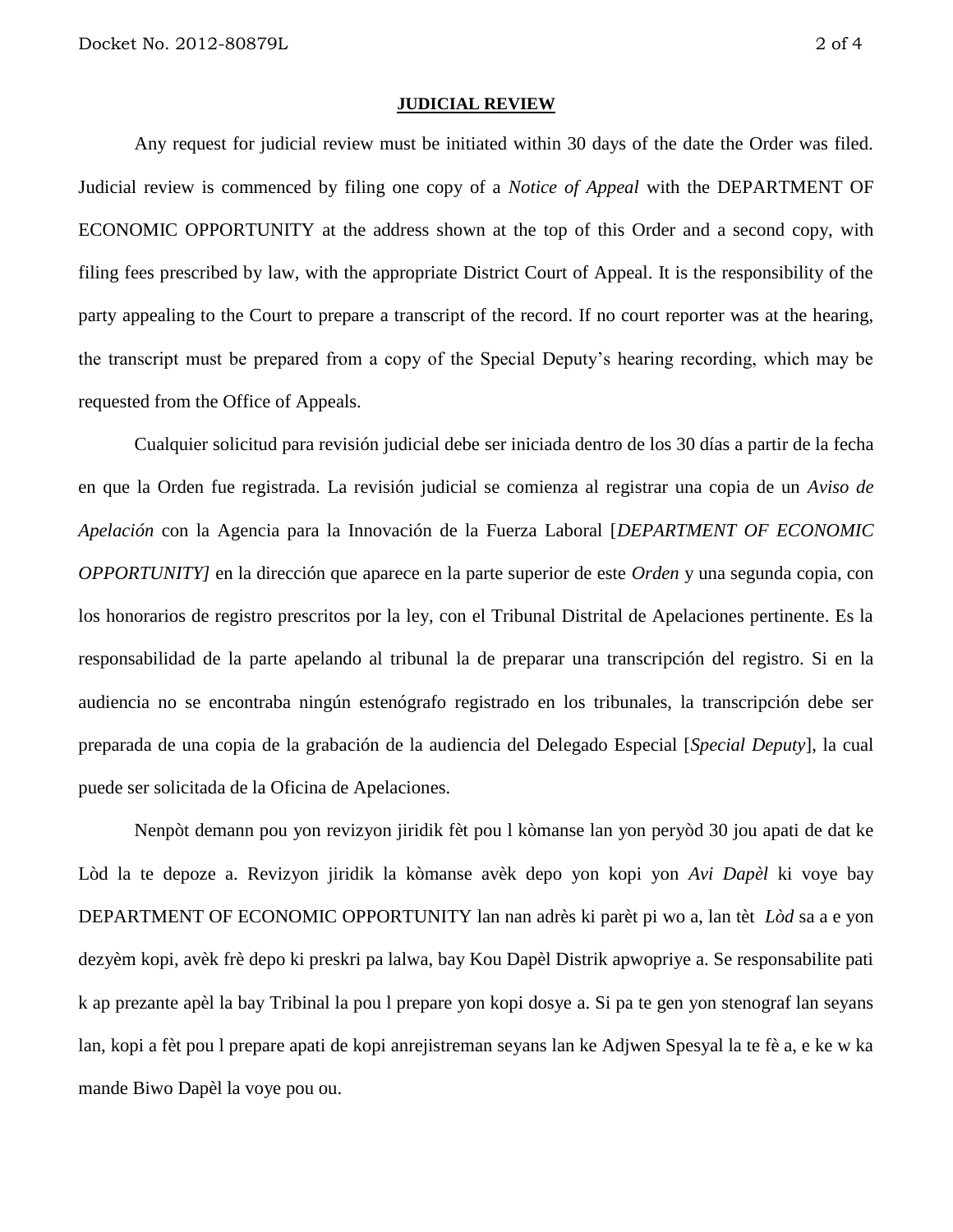DONE and ORDERED at Tallahassee, Florida, this \_\_\_\_\_\_\_ day of January, 2013.



Altemese Smith, Assistant Director, Reemployment Assistance Services DEPARTMENT OF ECONOMIC OPPORTUNITY

FILED ON THIS DATE PURSUANT TO § 120.52, FLORIDA STATUTES, WITH THE DESIGNATED DEPARTMENT CLERK, RECEIPT OF WHICH IS HEREBY ACKNOWLEDGED.

 $\overline{\phantom{a}}$  ,  $\overline{\phantom{a}}$  ,  $\overline{\phantom{a}}$  ,  $\overline{\phantom{a}}$  ,  $\overline{\phantom{a}}$  ,  $\overline{\phantom{a}}$  ,  $\overline{\phantom{a}}$  ,  $\overline{\phantom{a}}$  ,  $\overline{\phantom{a}}$  ,  $\overline{\phantom{a}}$  ,  $\overline{\phantom{a}}$  ,  $\overline{\phantom{a}}$  ,  $\overline{\phantom{a}}$  ,  $\overline{\phantom{a}}$  ,  $\overline{\phantom{a}}$  ,  $\overline{\phantom{a}}$ DEPUTY CLERK DATE

### **CERTIFICATE OF SERVICE**

**I HEREBY CERTIFY that true and correct copies of the foregoing Final Order have been furnished to the persons listed below in the manner described, on the \_\_\_\_\_\_\_ day of January, 2013**.

 $Shmum \sim 7$ 

SHANEDRA Y. BARNES, Special Deputy Clerk DEPARTMENT OF ECONOMIC **OPPORTUNITY** Reemployment Assistance Appeals 107 EAST MADISON STREET TALLAHASSEE FL 32399-4143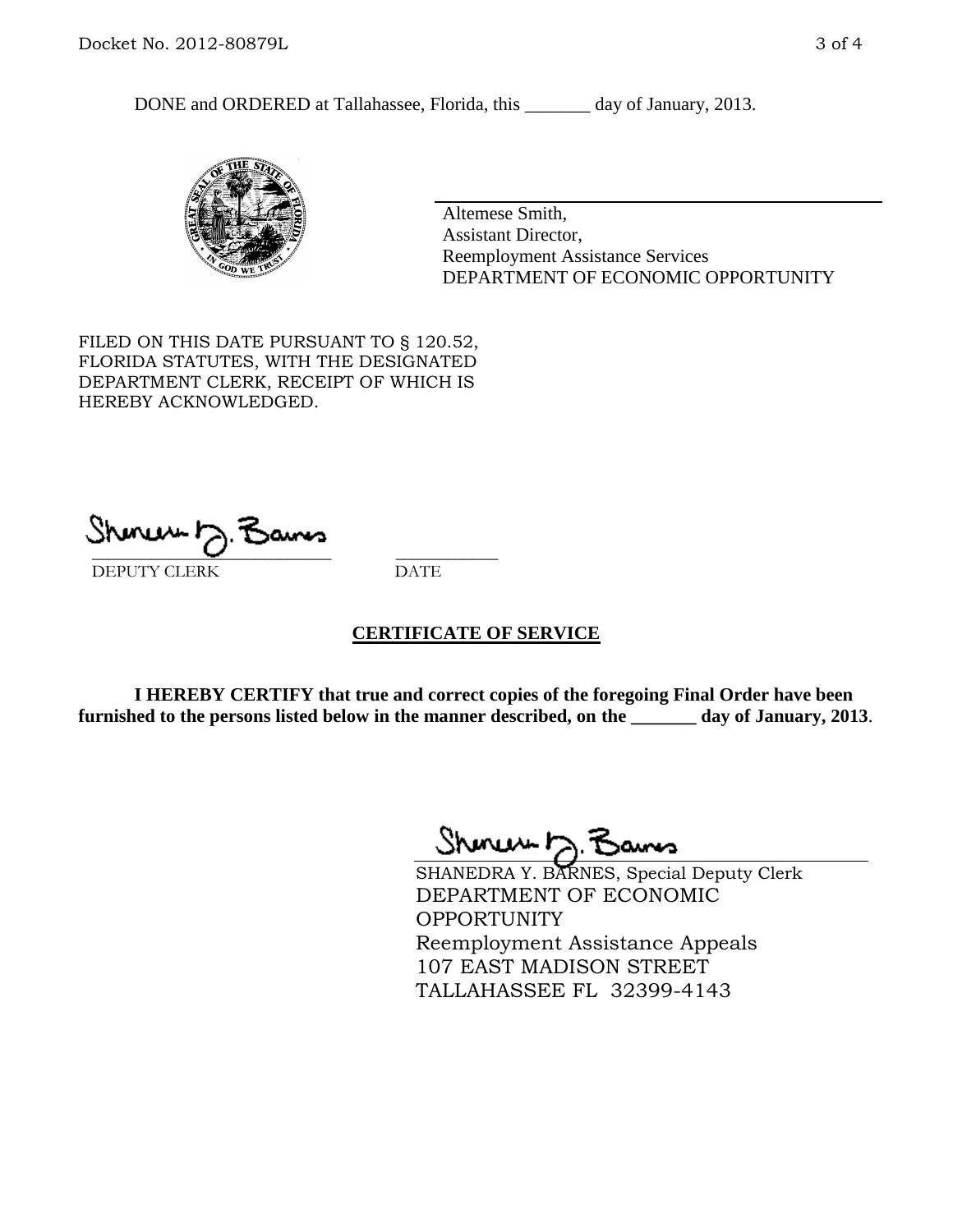Docket No. 2012-80879L 4 of 4

By U.S. Mail:

GOLD COAST INDUSTRIES INC ATTN: MARY CORACI 10042 NW 50TH STREET SUNRISE FL 33351-8019

# FRANCISCO RODRIGUEZ 1810 W 79TH STREET

HIALEAH FL 33014 DEPARTMENT OF REVENUE ATTN: MYRA TAYLOR PO BOX 6417 TALLAHASSEE FL 32314-6417

> DEPARTMENT OF REVENUE ATTN: VANDA RAGANS - CCOC #1-4857 5050 WEST TENNESSEE STREET TALLAHASSEE FL 32399

State of Florida DEPARTMENT OF ECONOMIC OPPORTUNITY c/o Department of Revenue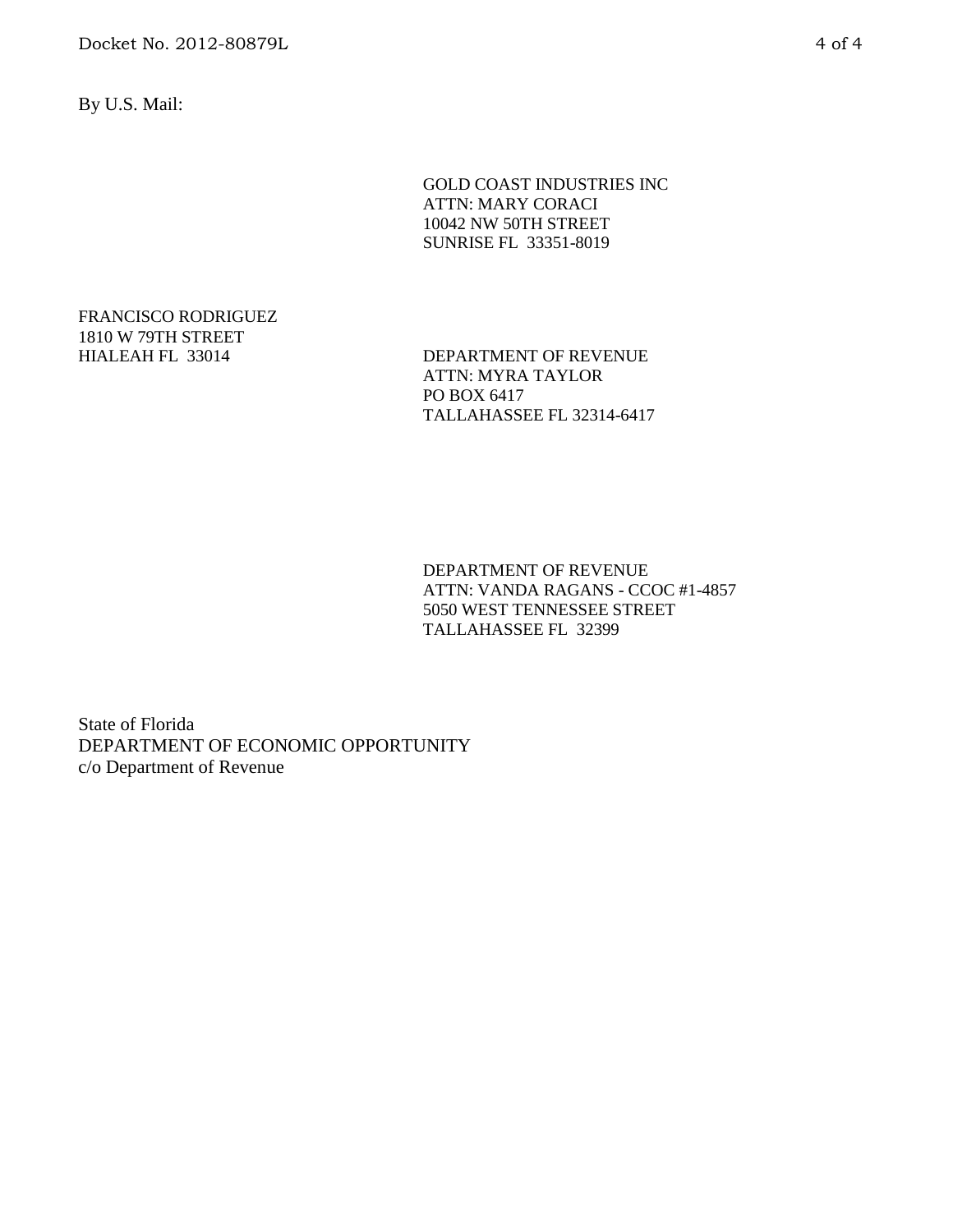## **DEPARTMENT OF ECONOMIC OPPORTUNITY Reemployment Assistance Appeals**

MSC 347 CALDWELL BUILDING 107 EAST MADISON STREET TALLAHASSEE FL 32399-4143

#### **PETITIONER:**

Employer Account No. - 3025197 GOLD COAST INDUSTRIES INC ATTN: MARY CORACI 10042 NW 50TH STREET SUNRISE FL 33351-8019

> **PROTEST OF LIABILITY DOCKET NO. 2012-80879L**

**RESPONDENT:** State of Florida DEPARTMENT OF ECONOMIC **OPPORTUNITY** c/o Department of Revenue

# **RECOMMENDED ORDER OF SPECIAL DEPUTY**

TO: Assistant Director, Executive Director, Reemployment Assistance Services DEPARTMENT OF ECONOMIC OPPORTUNITY

This matter comes before the undersigned Special Deputy pursuant to the Petitioner's protest of the Respondent's determination dated June 15, 2012.

After due notice to the parties, a telephone hearing was held on November 19, 2012. The Petitioner, represented by the Petitioner's vice president, appeared and testified. The Respondent, represented by a Department of Revenue Tax Specialist II, appeared and testified. The Joined Party appeared and testified.

The record of the case, including the recording of the hearing and any exhibits submitted in evidence, is herewith transmitted. Proposed Findings of Fact and Conclusions of Law were received from the Petitioner.

### **Issue:**

Whether services performed for the Petitioner by the Joined Party constitute insured employment, and if so, the effective date of liability, pursuant to Section 443.036(19), 443.036(21); 443.1216, Florida Statutes.

### **Findings of Fact:**

1. The Petitioner is a corporation which sells and installs fencing. Both the Petitioner's president and vice president are active in the business. The president oversees the fence installation and the vice president works in the office answering the telephone and setting appointments. The Petitioner has established liability for payment of reemployment assistance tax.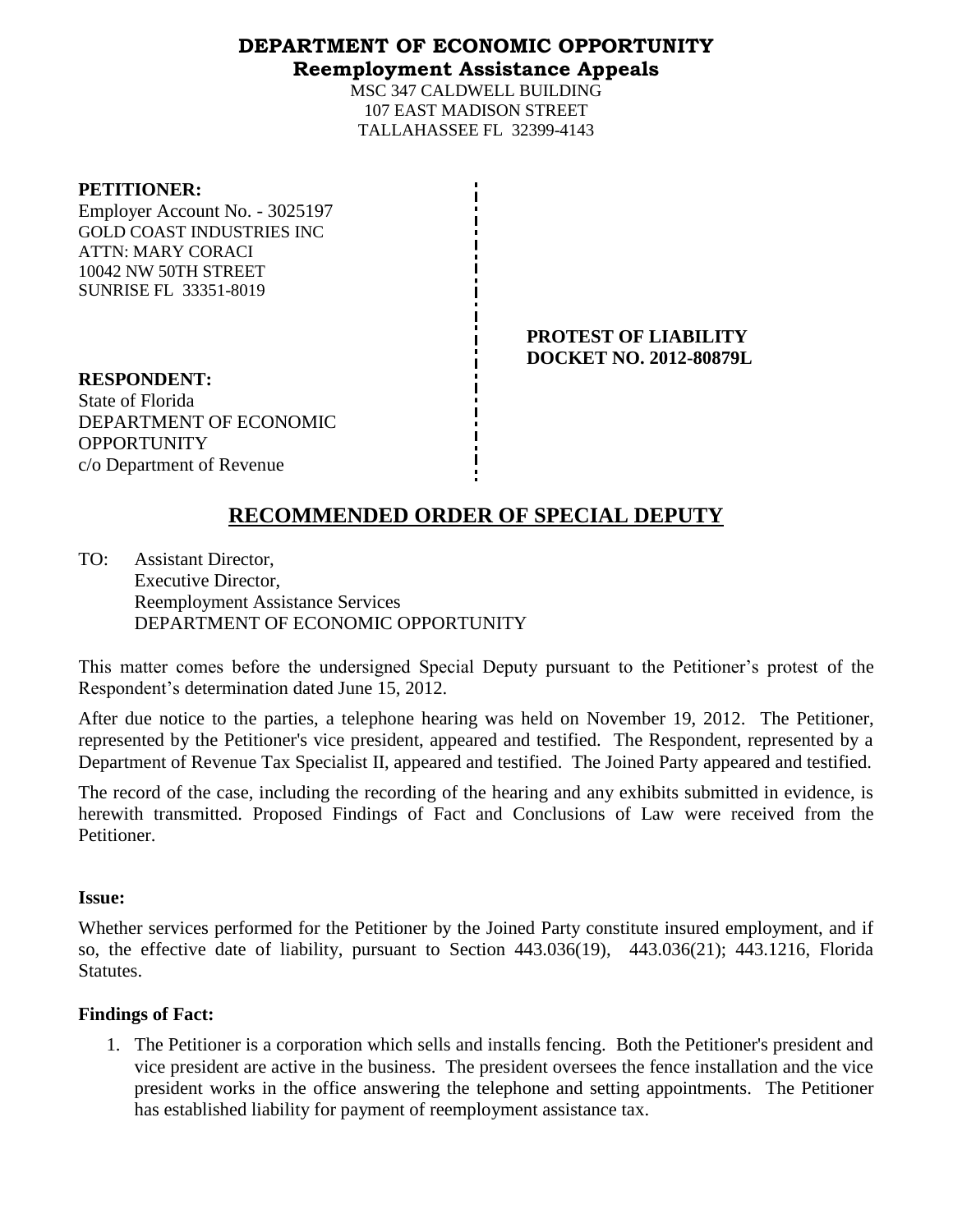- 2. The Joined Party is an individual who has a history of employment as a permit runner. The Joined Party had been employed by several different companies including a company owned by the Joined Party's father. The Joined Party became unemployed when his father's company went out of business. The Joined Party used Craigslist to seek other employment. The Joined Party posted his availability to work as a permit runner and in response he was contacted by the Petitioner.
- 3. The Joined Party was interviewed by the Petitioner's vice president who informed the Joined Party that the Petitioner was very busy at the time and that the job of permit runner would be, at least initially, forty hours per week. The vice president informed the Joined Party that the rate of pay was \$10 per hour and that the Petitioner would reimburse the Joined Party for the use of the Joined Party's car at the rate of fifty cents per mile. The Petitioner informed the Joined Party that the Joined Party would be responsible for paying his own taxes at the end of the year.
- 4. The Joined Party accepted the offer of work and began work for the Petitioner during the latter part of April 2011. The parties did not enter into any written agreement or contract.
- 5. Since the Joined Party had previous experience as a permit runner the Petitioner did not provide any training concerning how to pull permits. Pulling permits is not complicated work and does not require training, however, each government office which issues permits has their own procedures and it is helpful to be aware of the various procedures.
- 6. The Petitioner provided the Joined Party with work space in the Petitioner's office and the use of a computer. The company provided the Joined Party with a company email address and business cards. The business cards contained the Petitioner's name, slogan, and office telephone number as well as the Joined Party's name and cell phone number.
- 7. Most of the Joined Party's work time was spent outside the Petitioner's office picking up the permits from government offices and dropping the permits off at the locations of the Petitioner's customers. On days when there were no permits to be picked up the Joined Party worked in the Petitioner's office.
- 8. The Petitioner grew dissatisfied with the Joined Party's ability to expedite the permits and believed that it would be beneficial if the Joined Party had someone help him complete the paperwork. The Petitioner hired another individual to work in the Petitioner's office to assist the Joined Party with the paperwork. The Petitioner paid that individual to assist the Joined Party. The Petitioner classified the office assistant as an independent contractor. The Joined Party never hired or paid anyone to perform the work for him or to assist him with the work.
- 9. During the time that the Joined Party worked for the Petitioner he did not offer his services as a permit runner to the general public and did not work for any other company. The Petitioner's president told the Joined Party that he was not allowed to pull permits for any other company while working for the Petitioner. The Joined Party did not have an occupational license or business license and did not have business liability insurance.
- 10. Although the Joined Party occasionally worked forty hours per week for the Petitioner he usually worked between twenty to thirty hours per week. If the Joined Party was not able to work he was required to call in to notify the Petitioner. The Joined Party was required to complete a weekly time sheet and expense report. On the time sheet and expense report the Joined Party was required to show the start time for each day. He was required to show the time he left to work outside the office, what time he arrived at and left each destination, the mileage for each leg of his travels, and his ending time for the day. The Petitioner paid the Joined Party on a regularly established pay day, Monday of each week. No taxes were withheld from the pay.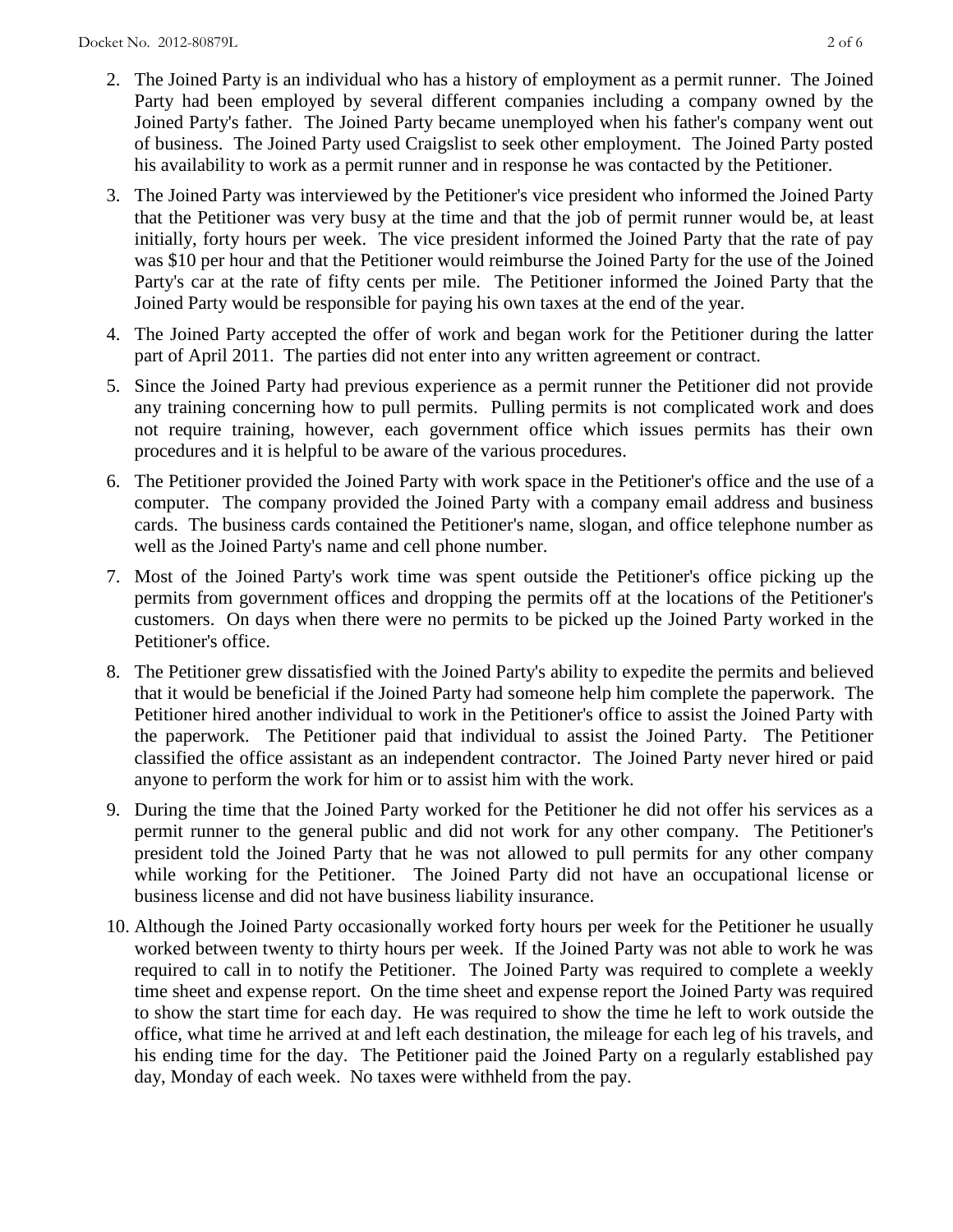- 11. In addition to the reimbursement for mileage at fifty cents per mile the Petitioner reimbursed the Joined Party for parking and tolls. There were times when the Petitioner disagreed with the expense report submitted by the Joined Party and refused to reimburse the Joined Party for a portion of the expenses. The Joined Party believed that he did not have any recourse but to accept the altered payment because he believed that if he complained he would be terminated.
- 12. The Joined Party was not entitled to fringe benefits such as paid holidays or paid vacations.
- 13. Following the end of 2011 the Petitioner reported the Joined Party's earnings to the Internal Revenue Service on Form 1099-MISC in the amount of \$13,329.26 as nonemployee compensation.
- 14. Either party had the right to terminate the relationship at any time without incurring liability for breach of contract. The Petitioner terminated the relationship on March 23, 2012.

## **Conclusions of Law:**

- 15. The issue in this case, whether services performed for the Petitioner by the Joined Party as a permit runner constitute employment subject to the Florida Reemployment Assistance Program Law, is governed by Chapter 443, Florida Statutes. Section 443.1216(1)(a)2., Florida Statutes, provides that employment subject to the chapter includes service performed by individuals under the usual common law rules applicable in determining an employer-employee relationship.
- 16. The Supreme Court of the United States held that the term "usual common law rules" is to be used in a generic sense to mean the "standards developed by the courts through the years of adjudication." United States v. W.M. Webb, Inc., 397 U.S. 179 (1970).
- 17. The Supreme Court of Florida adopted and approved the tests in 1 Restatement of Law, Agency 2d Section 220 (1958), for use to determine if an employment relationship exists. See Cantor v. Cochran, 184 So.2d 173 (Fla. 1966); Miami Herald Publishing Co. v. Kendall, 88 So.2d 276 (Fla. 1956); Magarian v. Southern Fruit Distributors, 1 So.2d 858 (Fla. 1941); see also Kane Furniture Corp. v. R. Miranda, 506 So.2d 1061 (Fla. 2d DCA 1987). In Brayshaw v. Agency for Workforce Innovation, et al; 58 So.3d 301 (Fla. 1st DCA 2011) the court stated that the statute does not refer to other rules or factors for determining the employment relationship and, therefore, the Department is limited to applying only Florida common law in determining the nature of an employment relationship.
- 18. Restatement of Law is a publication, prepared under the auspices of the American Law Institute, which explains the meaning of the law with regard to various court rulings. The Restatement sets forth a nonexclusive list of factors that are to be considered when judging whether a relationship is an employment relationship or an independent contractor relationship.
- 19. 1 Restatement of Law, Agency 2d Section 220 (1958) provides:
	- (1) A servant is a person employed to perform services for another and who, in the performance of the services, is subject to the other's control or right of control.
	- (2) The following matters of fact, among others, are to be considered:
		- (a) the extent of control which, by the agreement, the business may exercise over the details of the work;
		- (b) whether or not the one employed is engaged in a distinct occupation or business;
		- (c) the kind of occupation, with reference to whether, in the locality, the work is usually done under the direction of the employer or by a specialist without supervision;
		- (d) the skill required in the particular occupation;
		- (e) whether the employer or the worker supplies the instrumentalities, tools, and the place of work for the person doing the work;
		- (f) the length of time for which the person is employed;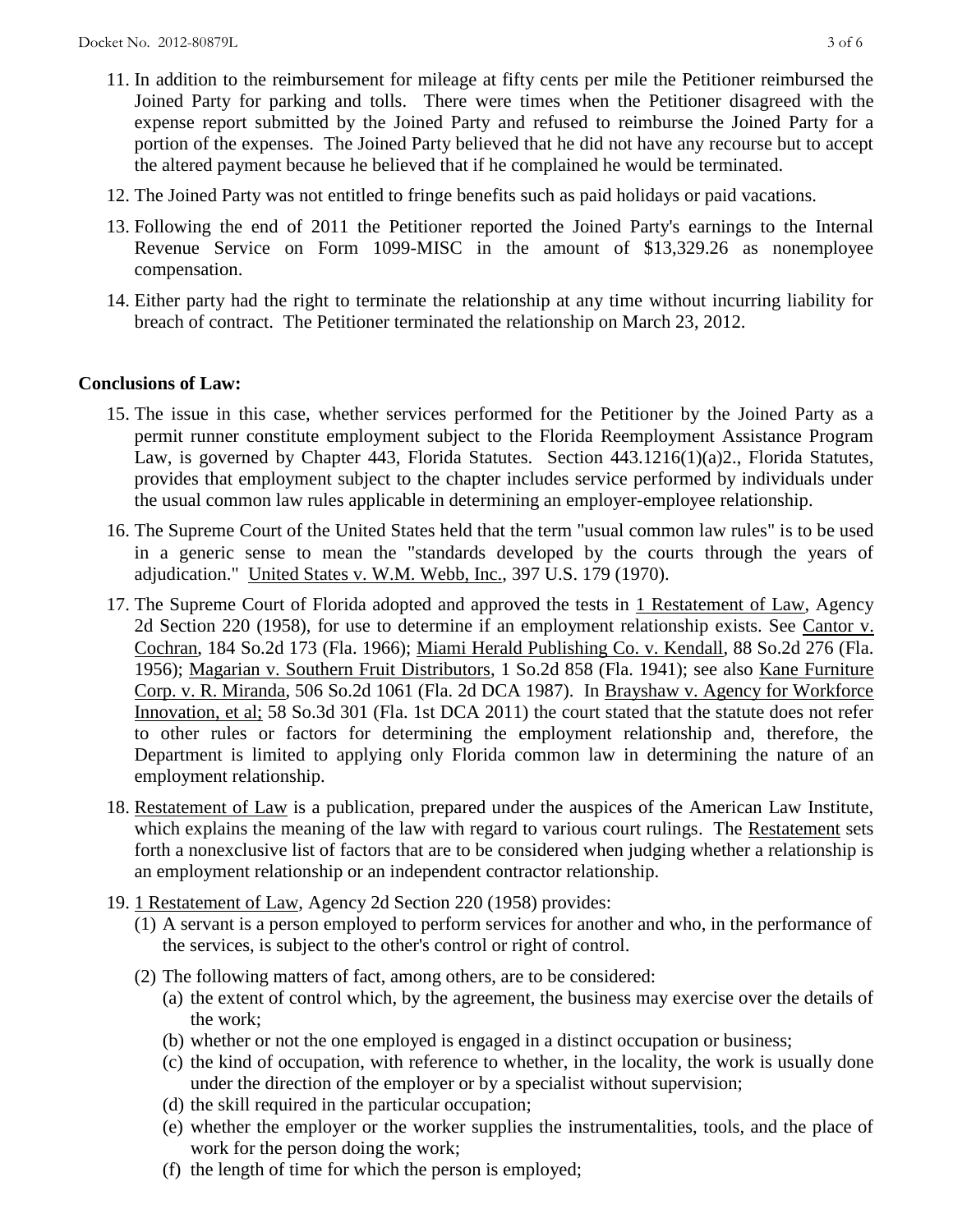- (g) the method of payment, whether by the time or by the job;
- (h) whether or not the work is a part of the regular business of the employer;
- (i) whether or not the parties believe they are creating the relation of master and servant;
- (j) whether the principal is or is not in business.
- 20. Comments in the Restatement explain that the word "servant" does not exclusively connote manual labor, and the word "employee" has largely replaced "servant" in statutes dealing with various aspects of the working relationship between two parties.
- 21. In Department of Health and Rehabilitative Services v. Department of Labor & Employment Security, 472 So.2d 1284 (Fla. 1<sup>st</sup> DCA 1985) the court confirmed that the factors listed in the Restatement are the proper factors to be considered in determining whether an employer-employee relationship exists. However, in citing La Grande v. B&L Services, Inc., 432 So.2d 1364, 1366 (Fla.  $1<sup>st</sup> DCA$  1983), the court acknowledged that the question of whether a person is properly classified an employee or an independent contractor often can not be answered by reference to "hard and fast" rules, but rather must be addressed on a case-by-case basis.
- 22. There was no written agreement between the Petitioner and the Joined Party. The verbal agreement was what the parties accepted following the initial interview. The evidence reveals that the parties agreed that the Joined Party would run permits for the Petitioner, that the Petitioner would pay the Joined Party \$10 per hour, that the Petitioner would reimburse the Joined Party for expenses, and that the Petitioner would not withhold payroll taxes from the pay. In Keith v. News & Sun Sentinel Co., 667 So.2d 167 (Fla. 1995) the Court held that in determining the status of a working relationship, the agreement between the parties should be examined if there is one. In providing guidance on how to proceed absent an express agreement the Court stated "In the event that there is no express agreement and the intent of the parties can not be otherwise determined, courts must resort to a fact specific analysis under the Restatement based on the actual practice of the parties."
- 23. The Petitioner's business is to sell and install fences. Once the Petitioner sells a fence the Petitioner must obtain a permit before the Petitioner can install the fence. The Petitioner hired the Joined Party specifically to pick up the permits from the government offices and to deliver the permits. The work performed by the Joined Party is part of the installation process and is an integral and necessary part of the Petitioner's business. The Petitioner provided the office space and computer for the Joined Party to use. The Joined Party was responsible for providing his own transportation, however, the Petitioner reimbursed the Joined Party for the expense of transportation.
- 24. The work performed by the Joined Party was not complicated and did not require training. It was not shown that any skill or special knowledge was required to perform the work. Although the humblest labor can be independently contracted and the most highly trained artisan can be an employee, see Farmers and Merchants Bank v. Vocelle, 106 So.2d 92 (Fla. 1<sup>st</sup> DCA 1958), the greater the skill or special knowledge required to perform the work, the more likely the relationship will be found to be one of independent contractor. Florida Gulf Coast Symphony v. Florida Department of Labor & Employment Sec., 386 So.2d 259 (Fla. 2d DCA 1980)
- 25. The Petitioner paid the Joined Party by time worked, which is typical of an employment relationship, rather than by production or by the job. Section 443.1217(1), Florida Statutes, provides that the wages subject to the Reemployment Assistance Program Law include all remuneration for employment including commissions, bonuses, back pay awards, and the cash value of all remuneration in any medium other than cash. The fact that the Petitioner chose not to withhold payroll taxes from the pay does not, standing alone, establish an independent contractor relationship.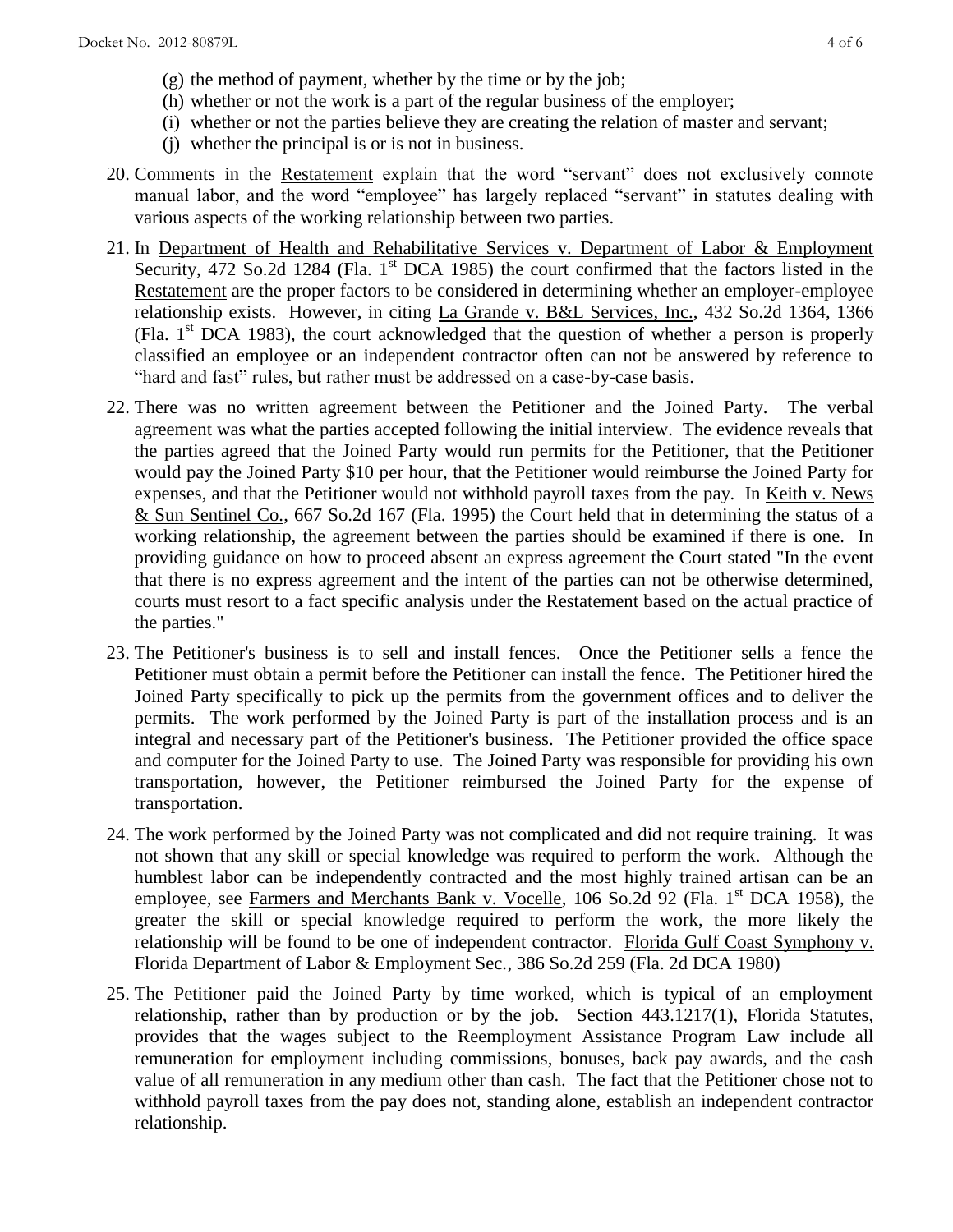- 26. The Joined Party performed services exclusively for the Petitioner for a period of approximately one year. Either party had the right to terminate the relationship at any time without incurring liability for breach of contract. These facts reveal the existence of an at-will relationship of relative permanence. The Petitioner terminated the Joined Party. In Cantor v. Cochran, 184 So.2d 173 (Fla. 1966), the court in quoting 1 Larson, Workmens' Compensation Law, Section 44.35 stated: "The power to fire is the power to control. The absolute right to terminate the relationship without liability is not consistent with the concept of independent contractor, under which the contractor should have the legal right to complete the project contracted for and to treat any attempt to prevent completion as a breach of contract."
- 27. The overall weight of the evidence in this case reveals that the Petitioner had the right to control the Joined Party as to the means and manner in which the work was performed. The Petitioner prohibited the Joined Party from performing services for others and the Joined Party relied solely on the Petitioner for the Joined Party's income. The Petitioner controlled the financial aspects of the relationship. Thus, it is concluded that the services performed for the Petitioner by the Joined Party constitute insured employment.
- 28. The special deputy was presented with conflicting testimony regarding material issues of fact and is charged with resolving these conflicts. Most significantly, the Petitioner testified that the Petitioner contacted the Joined Party as a result of an ad on Craigslist placed by the Joined Party seeking customers for the Joined Party. The Joined Party testified that it was not an ad placed on Craigslist to obtain customers but instead it was an attempt to obtain employment, similar to his prior employment, as a permit runner. Factors considered in resolving evidentiary conflicts include the witness' opportunity and capacity to observe the event or act in question; any prior inconsistent statement by the witness; witness bias or lack of bias; the contradiction of the witness' version of events by other evidence or its consistency with other evidence; the inherent improbability of the witness' version of events; and the witness' demeanor. Upon considering these factors, the special deputy finds the testimony of the Joined Party to be more credible. Therefore, material conflicts in the evidence are resolved in favor of the Joined Party.
- 29. The Petitioner submitted proposed findings of fact and conclusions of law which includes documentary evidence that was not presented at the hearing. Rule 73B-10.035(10)(a), Florida Administrative Code, provides that the parties will have 15 days from the date of the hearing to submit written proposed findings of fact and conclusions of law with supporting reasons. However, no additional evidence will be accepted after the hearing has been closed. Thus, the additional evidence presented by the Petitioner is rejected and has not been considered in this recommended order.

**Recommendation:** It is recommended that the determination dated June 15, 2012, be AFFIRMED.

Respectfully submitted on December 7, 2012.



R. O. SMITH, Special Deputy Office of Appeals